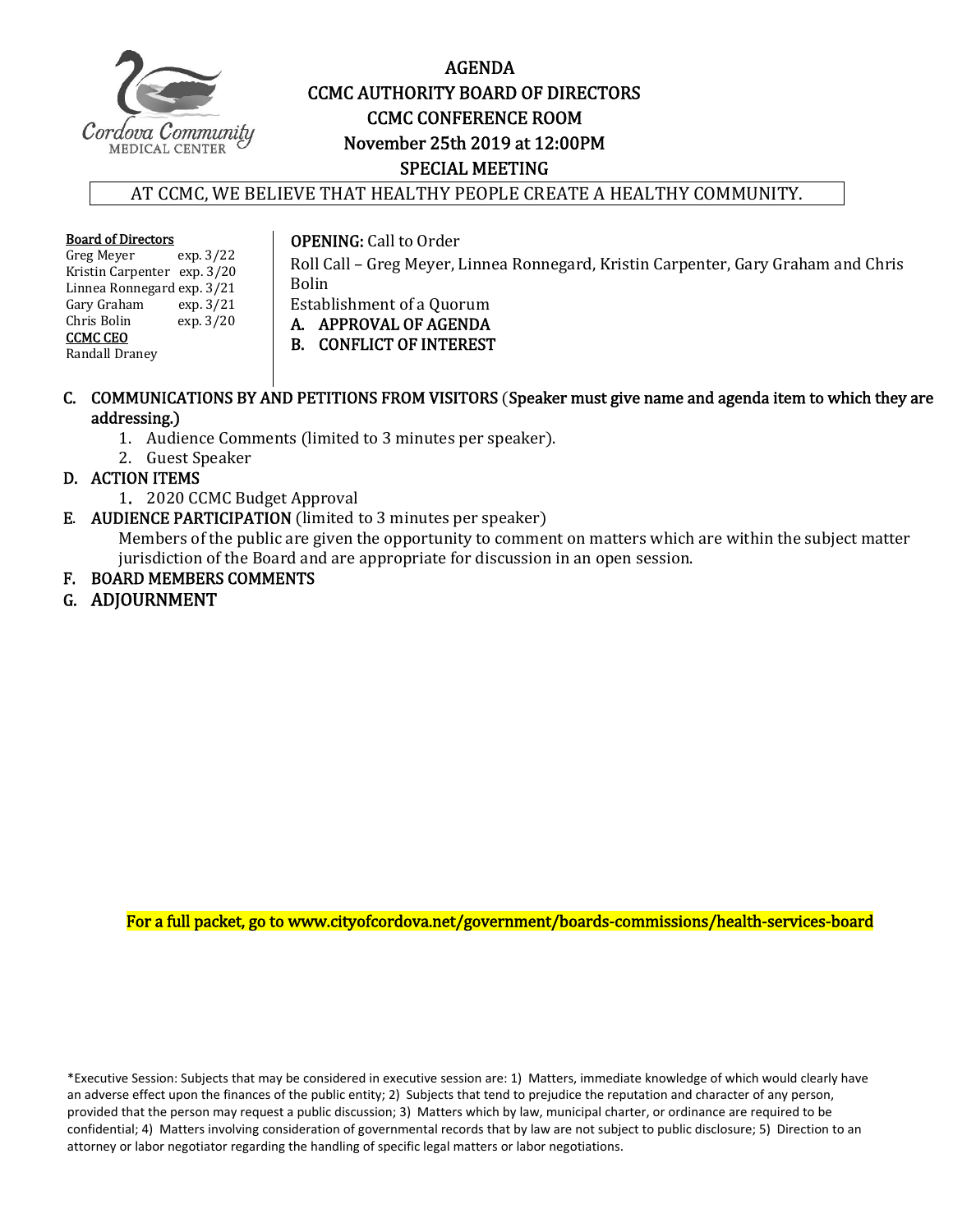

# Memorandum

To: CCMC Authority Board of Directors From: Randall Draney, CEO Subject: Approval of the 2020 CCMC Budget Date: 11/22/2019

**Suggested Motion:** "I move that the CCMC Authority Board of Directors approve the 2020 CCMC budget and submit it to the City Council."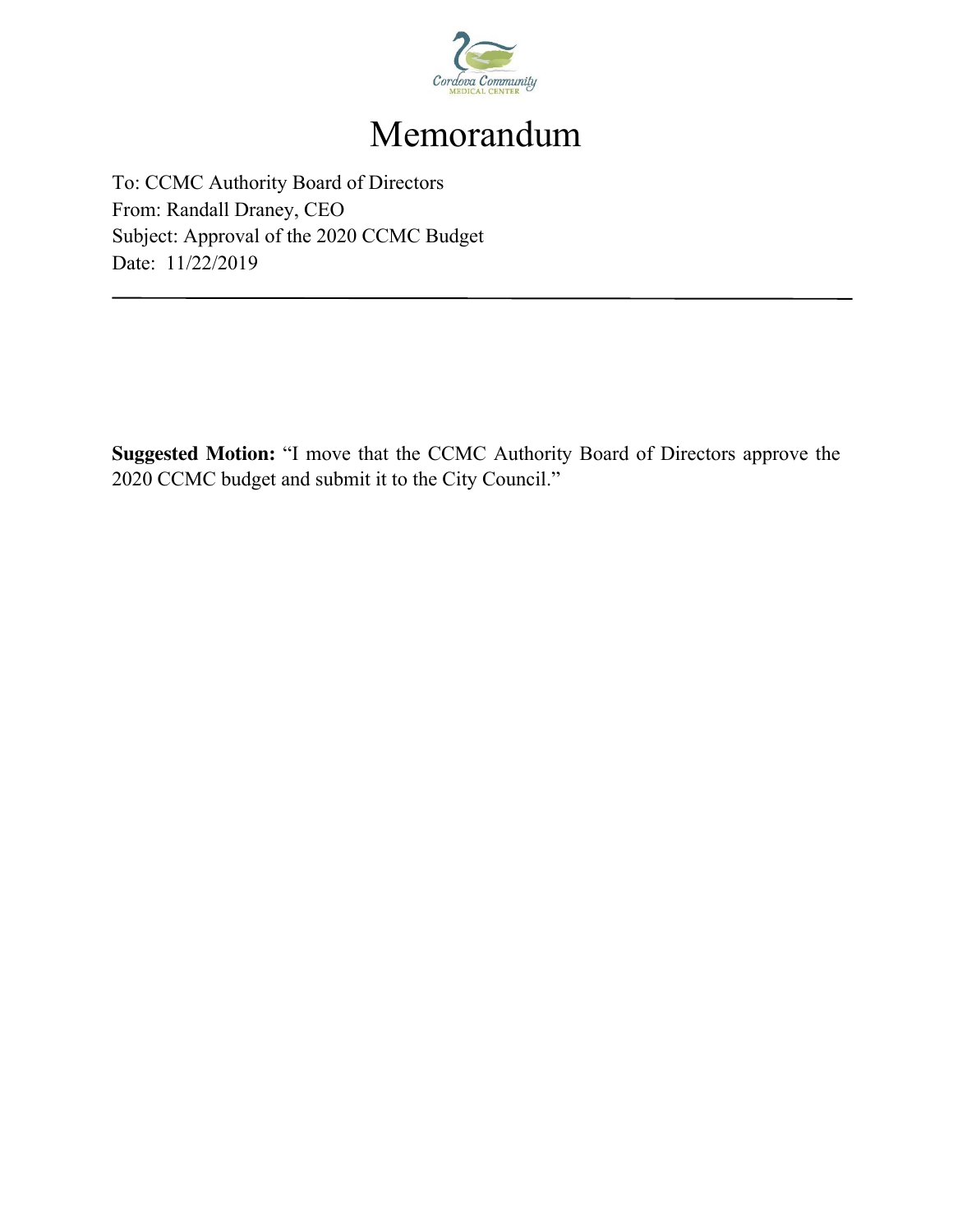### **CORDOVA COMMUNITY MEDICAL CENTER YEAR 2020 BUDGET 11/25/2019'**

| 2020 BUDGET<br>2018 AUDITED<br><b>2019 FORECAST</b>             |
|-----------------------------------------------------------------|
|                                                                 |
| \$<br>595,163<br>\$<br>566,822<br>\$<br>631,183                 |
| 1,591,312<br>1,515,535<br>2,065,308                             |
| 1,849,389<br>1,761,323<br>1,834,182                             |
| 284,734<br>258,051<br>80,296                                    |
| 1,912,810<br>2,008,199<br>971,217                               |
| 4,637,741<br>4,642,427<br>4,686,999                             |
| 709,218<br>674,431<br>918,213                                   |
| 265,262<br>252,631<br>341,448                                   |
| 1,372,659<br>1,188,449<br>908,886                               |
| 485,247<br>485,247<br>462,727                                   |
| 30,268<br>30,268<br>366,814                                     |
| 87,051<br>93,291<br>86,220                                      |
| 13,916,242<br>13,381,285<br>13,353,493                          |
| <b>DEDUCTIONS FROM REVENUE</b>                                  |
| 2,512,736<br>2,724,033<br>1,992,074                             |
| 121,145<br>150,789<br>116,078                                   |
| 800,384<br>705,388<br>766,907                                   |
| 3,434,265<br>3,580,211<br>2,875,059                             |
| 10,478,434<br>10,481,977<br>9,801,074                           |
|                                                                 |
| 4,270,732<br>4,176,342<br>4,371,951                             |
| 1,297,754<br>1,223,811<br>982,406                               |
| 759,616<br>742,827<br>506,433                                   |
| 721,598<br>884,472<br>834,062                                   |
| 694,188<br>694,188<br>260,499                                   |
| 1,116,640<br>1,294,148<br>1,079,470                             |
| 33,889<br>46,889<br>25,403                                      |
| 401,105<br>389,422<br>499,628                                   |
| 1,077,250<br>932,684<br>625,045                                 |
| 29,142<br>33,485<br>57,581                                      |
| 31,181<br>31,181<br>32,463                                      |
| 128,945<br>128,945<br>182,452                                   |
| 1,248<br>1,248<br>13,487                                        |
| 68,652<br>68,652<br>67,885                                      |
| 98,864                                                          |
| 98,864<br>92,965<br>151,855                                     |
| 151,855<br>116,261                                              |
| 128,398<br>128,398<br>152,244                                   |
| 32,538<br>32,538<br>29,965                                      |
| 44,627<br>62,627<br>39,570                                      |
| 67,771<br>67,771<br>61,982                                      |
| 106,175<br>106,175<br>187,456                                   |
| 115,570<br>115,570<br>100,821                                   |
| 87,181<br>159,041<br>90,663                                     |
| 652,369<br>625,077<br>680,237                                   |
| 6,779                                                           |
| 100,467                                                         |
| 11,198,175                                                      |
| $(1,728,478)$ \$<br>$(2,514,905)$ \$<br>(719, 741)<br>\$        |
| 6,594<br>6,594<br>86,576<br>113,176<br>12,210,456<br>12,315,979 |

CASH FLOW OPERATIONS - estimate (1,076,109) (1,889,828)

### **For better comparison between years - "one-time" expenses that affect bottom line:**

| Medicare cost report settlement               |             | 436,000     | (525,000)   |
|-----------------------------------------------|-------------|-------------|-------------|
| Health insurance payment made by the City     |             |             | (97.000)    |
| Assets purchased by the City for the Hospital |             |             | (117.000)   |
| Actuarial changes in PERS                     |             |             | (125.000)   |
| "Restated" Net Loss \$                        | (1,728,478) | (2,078,905) | (1,583,741) |